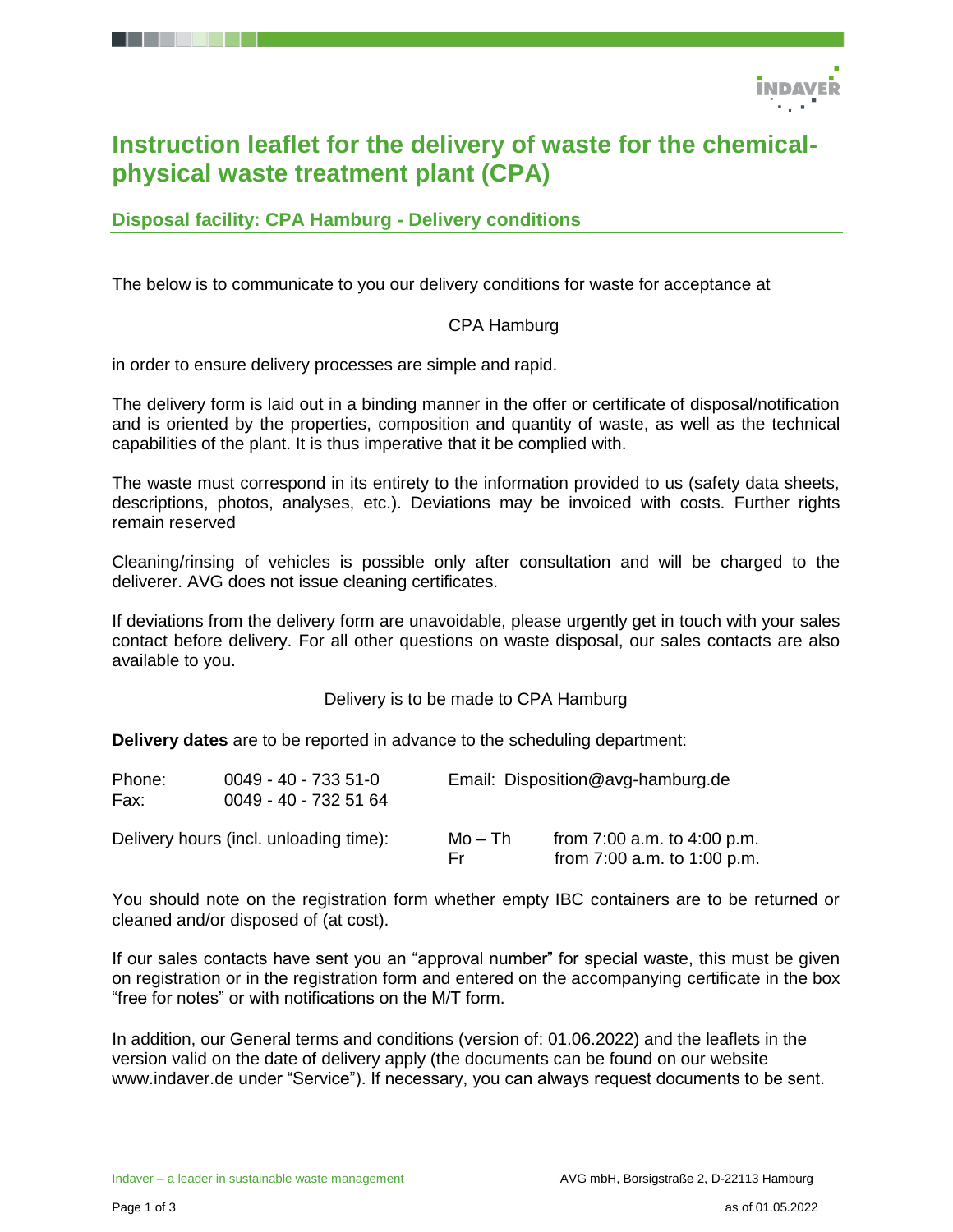

# 1. Definition

Waste for the CPA within the meaning of this information leaflet is liquid, inorganic waste from industry, commerce, collection and collection of harmful materials (e.g. acids, baths containing heavy metals, washing water, concentrates and semi-concentrates).

# 2. Delivery form

- Suction tanker, IBC/ASF containers, barrels
- Emptied vehicles cannot be stamped
- The following criteria apply in the event of delivery in IBC/ASF containers or barrels:
	- All IBC/ASF containers and barrels must be tightly closed, clean on the outside, intact, approved and suitable for the contents. The size of the bunghole must be greater than 5 cm.
	- Every IBC/ASF container and barrel must be clearly, visibly and permanently labelled with the following information:
	- Producer

EWC code

Notification No.

- Hazardous substance labelling as per GHS/CLP
- Type of waste/approval No. if necessary Correct ADR labels
- Any extraneous lettering or inapplicable hazard labels are to be removed
- The barrels are to be delivered on fully intact, stable, standard wooden pallets. Secure adequately to ensure hazard-free unloading and handling. Stacked height: max. 1m
- Barrels cannot be delivered in ASP containers
- Only barrels of the same size and notification may be assembled on each pallet.
- The delivery must be made using vehicles that allow hazard-free unloading by forklift (no delivery in roll-off containers or skips)
- For technical reasons, rolling hoop drums and barrels with side bungs cannot be accepted. Exceptions can be made in individual cases with prior agreement

# 3. Criteria for waste for the CPA

## General conditions of acceptance

- Pumpable, free of mechanical impurities (screws, gloves, etc.)
- Temperature: < 35 °C
- The composition of all the waste must correspond to the sample made available to us